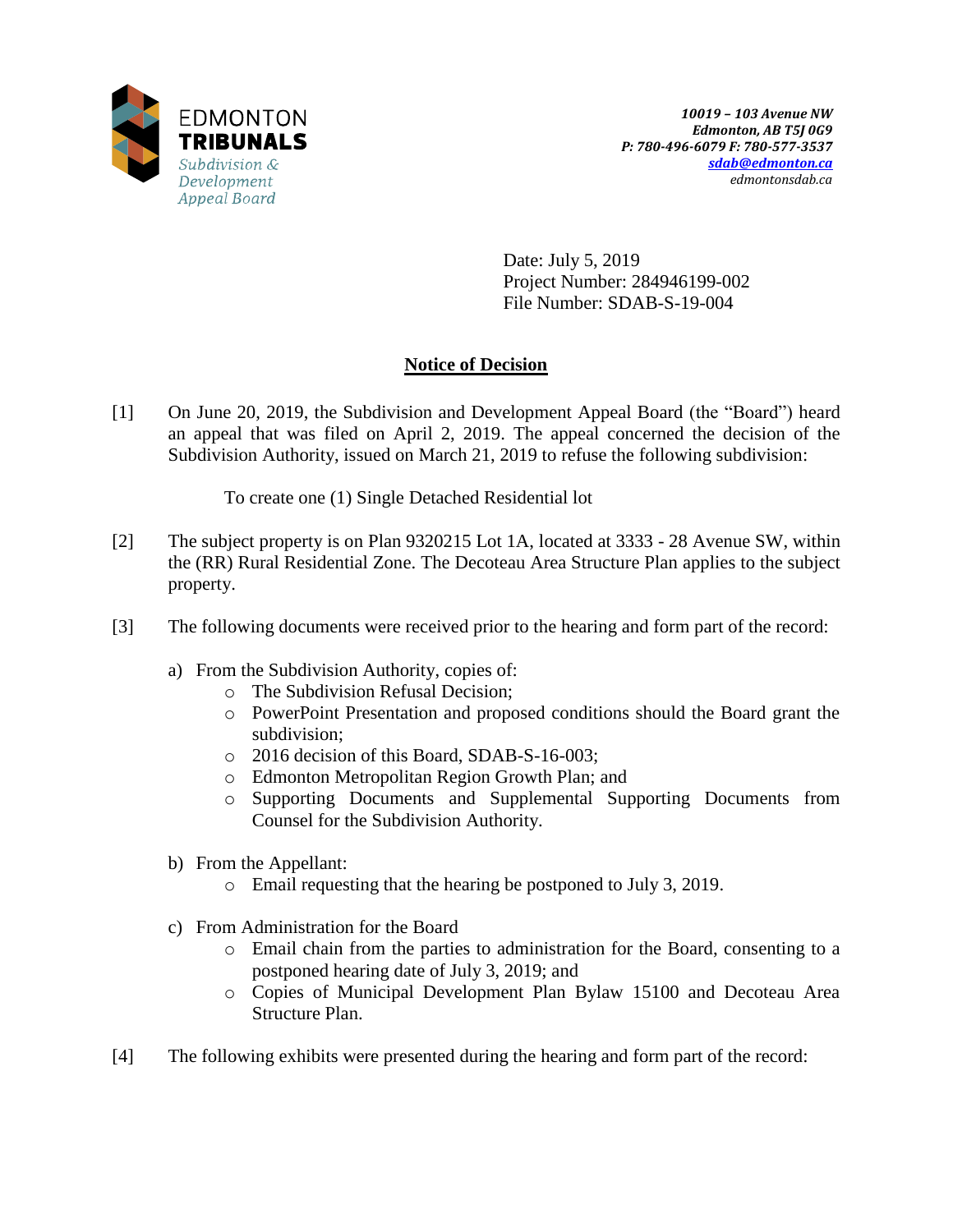• Exhibit A – Letter from R. Colistro to M. Gunther regarding Postponement Request dated June 26, 2019

### **Preliminary Matters**

- [5] At the outset of the appeal hearing, the Presiding Officer confirmed with the parties in attendance that there was no opposition to the composition of the panel.
- [6] The Presiding Officer outlined how the hearing would be conducted, including the order of appearance of parties, and no opposition was noted.
- [7] The appeal was filed on time, in accordance with Section 686 of the *Municipal Government Act*, RSA 2000, c M-26 (the "*Municipal Government Act*").

#### **Summary of Hearing**

- *i) Position of the Appellant, A. Dohmann*
- [8] The Appellant attended and was represented by legal counsel, Mr. R. Colistro.
- [9] The Appellant requests a further adjournment of this matter to May, 2020. Granting this adjournment would not result in any prejudice to the City because the matter involves a refused subdivision application. The Appellant would not be able to take any further action regarding this subdivision until the Board renders a decision – the subdivision remains refused.
- [10] This adjournment request is not a surprise to the City, as Mr. Colistro discussed it with Mr. Gunther of the City of Edmonton Law Branch on June 20, 2019, and followed up with a letter dated June 26, 2019. (Letter submitted as Exhibit "A").
- [11] The reason for the request is that the City recently refused an application for a different subdivision in the (RR) Rural Residential Zone. That subdivision decision raised similar issues to the decision before this Board. In that decision, the Board overturned the Subdivision Authority's decision and approved the subdivision. The City of Edmonton subsequently received permission to appeal to the Court of Appeal, and the matter will come before a full panel of the Court of Appeal in January 2020.
- [12] It is anticipated that the Court's decision will help the Appellant assess the strength of his case, and determine whether to proceed. The Appellant is hopeful that the Court of Appeal will have issued a decision by May 2020, which is why he requests a further postponement to that time.
- [13] From a practical standpoint, the Appellant is concerned that without a decision from the Court to provide guidance on the issues raised in this appeal, even if he is successful before the Board on the merits and is granted the subdivision by this Board, the City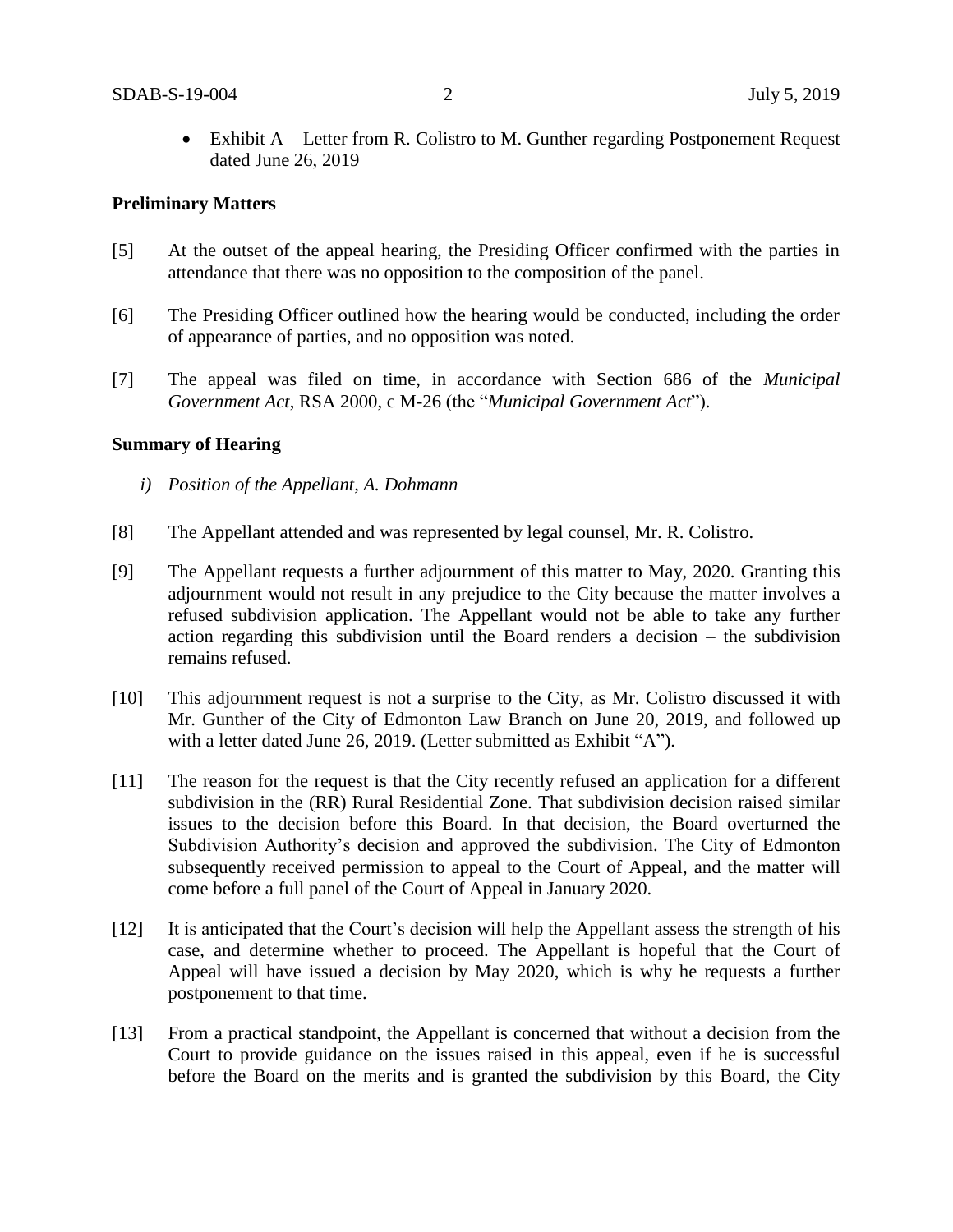would appeal further to the Court of Appeal, which would have a significant financial implication.

- [14] Withdrawing this appeal and reapplying for subdivision at a later date would also result in further costs to the Appellant, and the matter would once again be before the Board at some time in the future. It is reasonable to postpone the hearing of this appeal.
	- *ii) Position of the Subdivision Authority*
- [15] The Subdivision Authority was represented by legal counsel, Mr. M. Gunther. He confirmed that he was aware of the Postponement Request. While the City took no position with respect to this request, the City is concerned about having this matter held over for almost a year, and wished to bring several points to the panel's attention.
- [16] The matter that is before the Court of Appeal is scheduled to be heard on January 29, 2020, and deals with a subdivision in the northeast portion of the City. While there are several similarities to today's case, there are also some important differences.
- [17] In the case currently before the Court, the Edmonton Metropolitan Growth Plan was not at issue; however, that document has significant importance to the case before the Board today. Also, there are no transportation concerns regarding the northeast subdivision appeal.
- [18] Two issues will be addressed when the Court hears the appeal of the Board's decision regarding the northeast subdivision:
	- a. Did the Board misinterpret Section 240 of the Edmonton Zoning Bylaw that deals with the RR Rural Residential Zone?
	- b. Did the Board misinterpret the applicable Statutory Plans (the Marquis Neighbourhood Structure Plan and the Horse Hills Area Structure Plan)? The arguments regarding these Statutory Plans have no bearing on today's appeal because the subject property is governed by a different Statutory Plan (the Decoteau Area Structure Plan). The City will be raising an issue in relation to a direct contradiction between the northeast subdivision decision and a previous decision within the Windermere area. These two decisions cannot stand together.

#### *iii) Rebuttal of the Appellant*

[19] Mr. Colistro agreed that there are both similarities and differences between the two appeals. He is requesting the adjournment for the benefit of obtaining some guidance from the Court of Appeal on those matters that do overlap.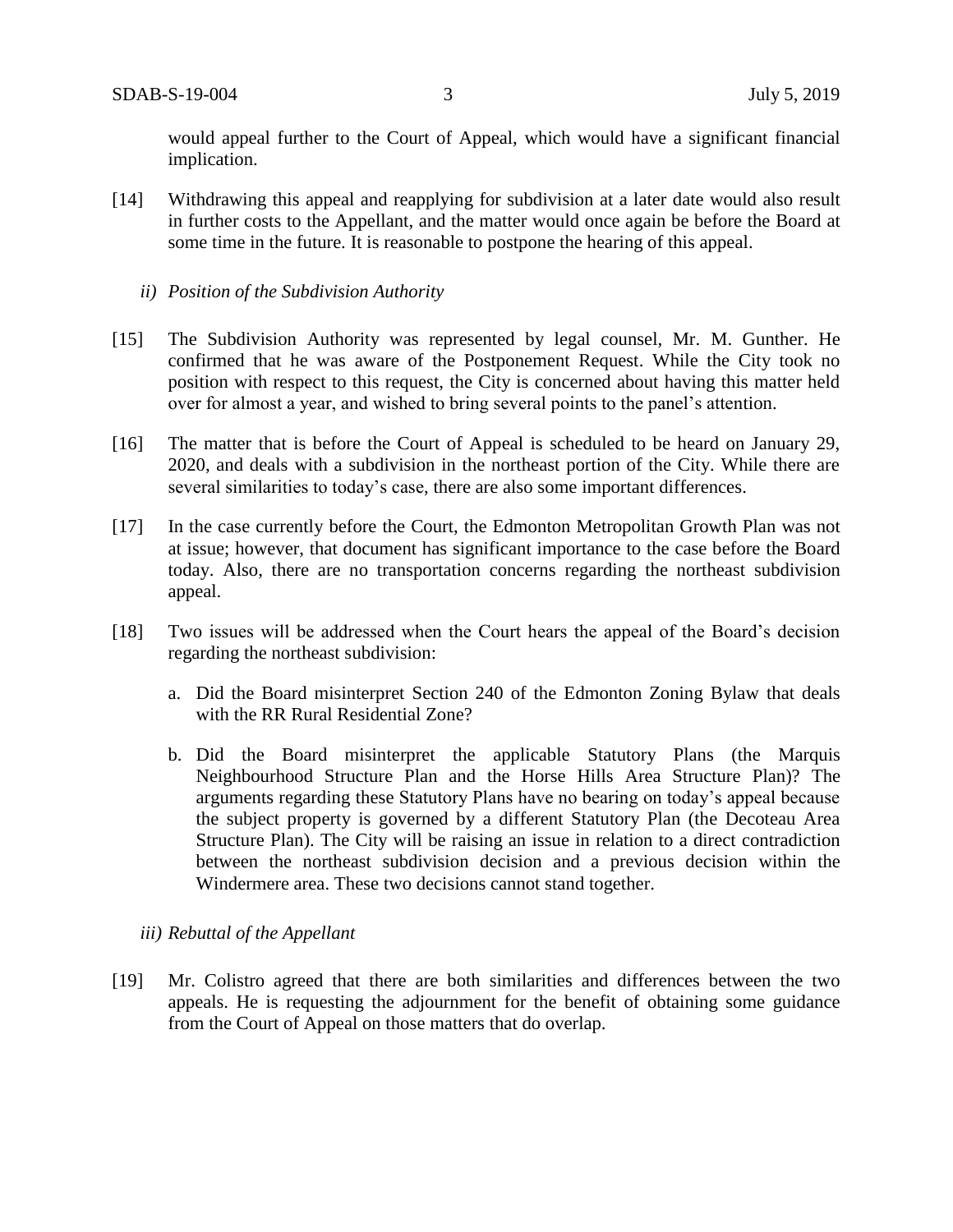# **Decision**

[20] The appeal hearing of SDAB-S-19-004 will be postponed to June 2020.

## **Reasons for Decision**

- [21] The Appellant has applied to adjourn this matter to May 2020. The Subdivision Authority did not consent to this adjournment request but did not oppose it either.
- [22] The reason for the adjournment request is that the Court of Appeal has recently granted permission to the City of Edmonton to appeal a decision of this Board in *Edmonton (City) v Edmonton (Subdivision and Development Appeal Board)*, 2018 ABCA 316 [*Edmonton*]. This appeal deals with this Board's previous interpretation in a subdivision context of the RR Rural Residential Zone. The outcome of that appeal could be impactful on any decision this Board may make in the case before it.
- [23] In order to prevent a multiplicity of proceedings, the Board agrees that this matter should be adjourned until such time as the Court of Appeal has rendered its decision in *Edmonton*, or that appeal is abandoned by the Appellant.
- [24] In order to maximize the chances that the Court of Appeal decision will be rendered in time for that decision to be considered in this case by the Board, this Board orders the matter adjourned until June of 2020.

Mr. I. Wachowicz, Chair Subdivision and Development Appeal Board

Board members in attendance: Mr. R. Handa, Ms. L. Delfs, Ms. M. McCallum, Mr. J. Wall

c.c. City of Edmonton, Subdivision Authority, Attn: Mr. M. Beraldo/Mr. B. McDowell M. Gunther, Law Branch